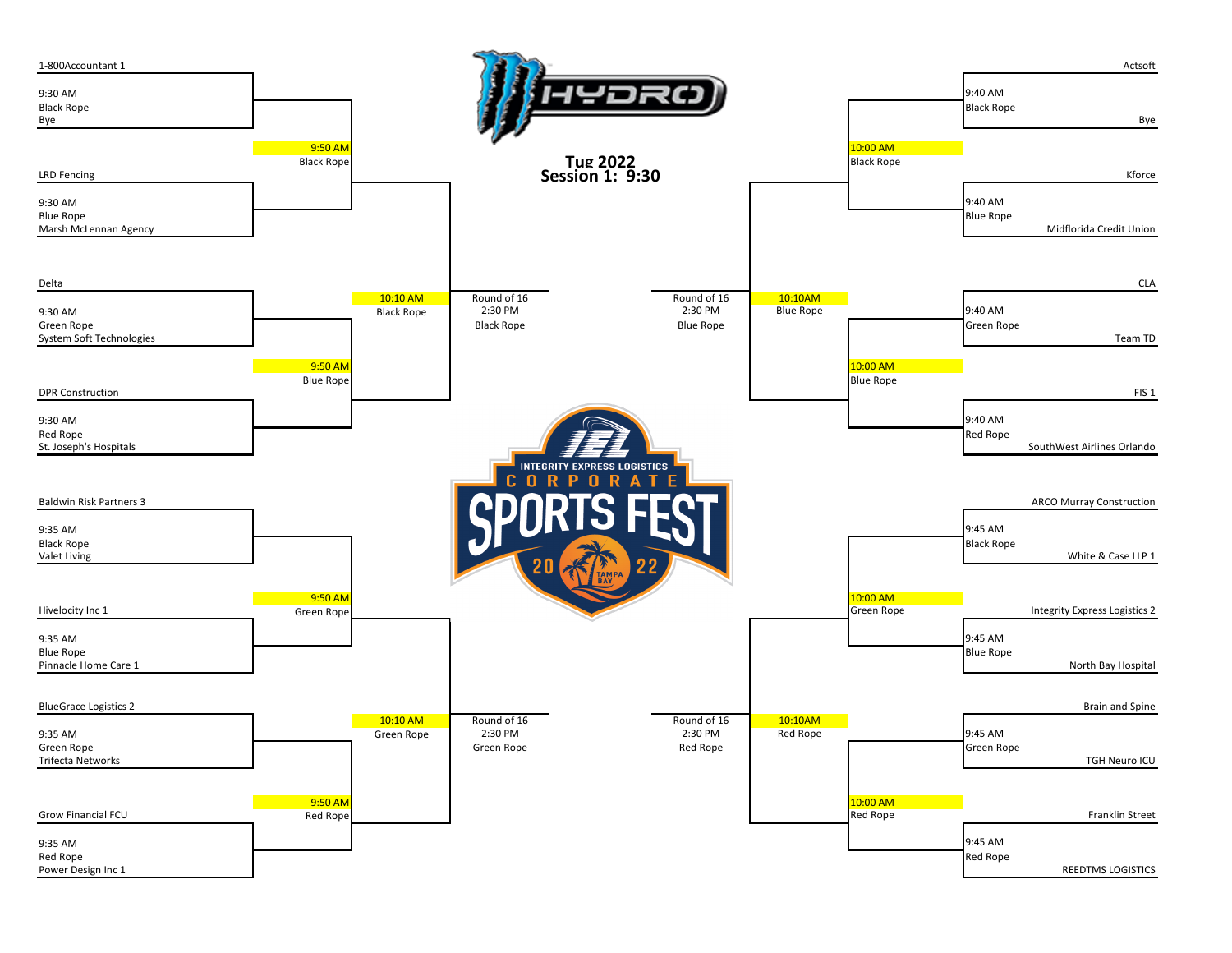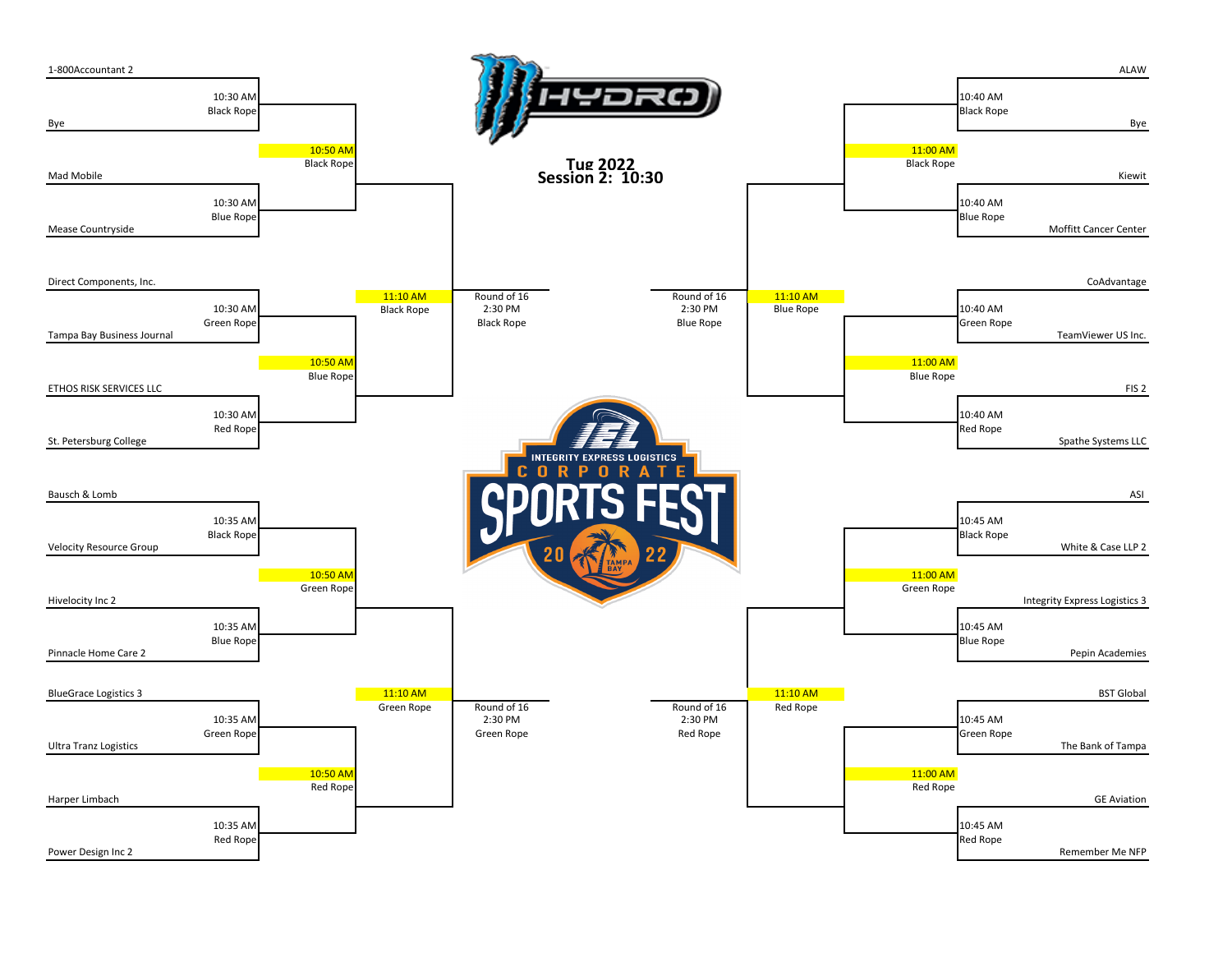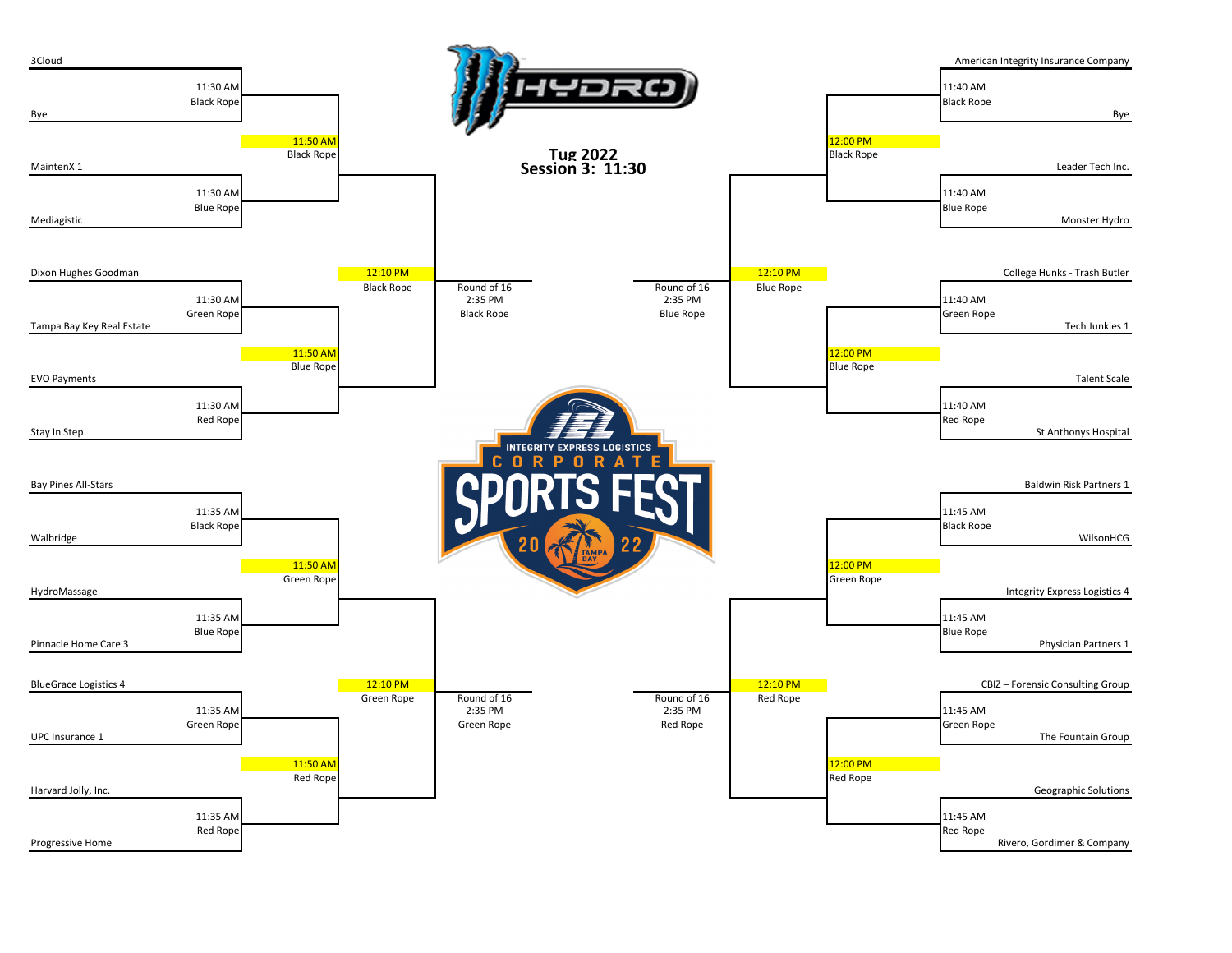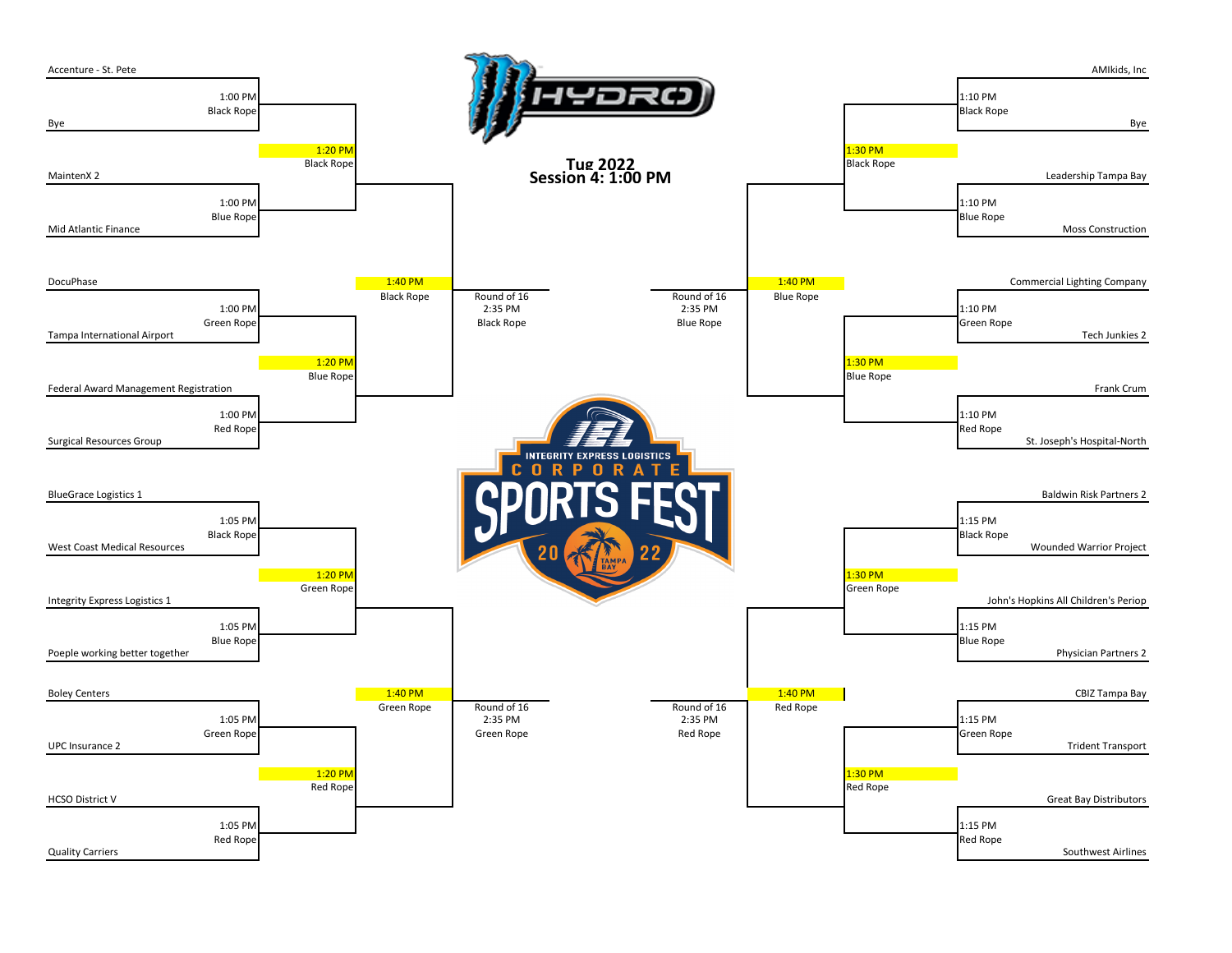



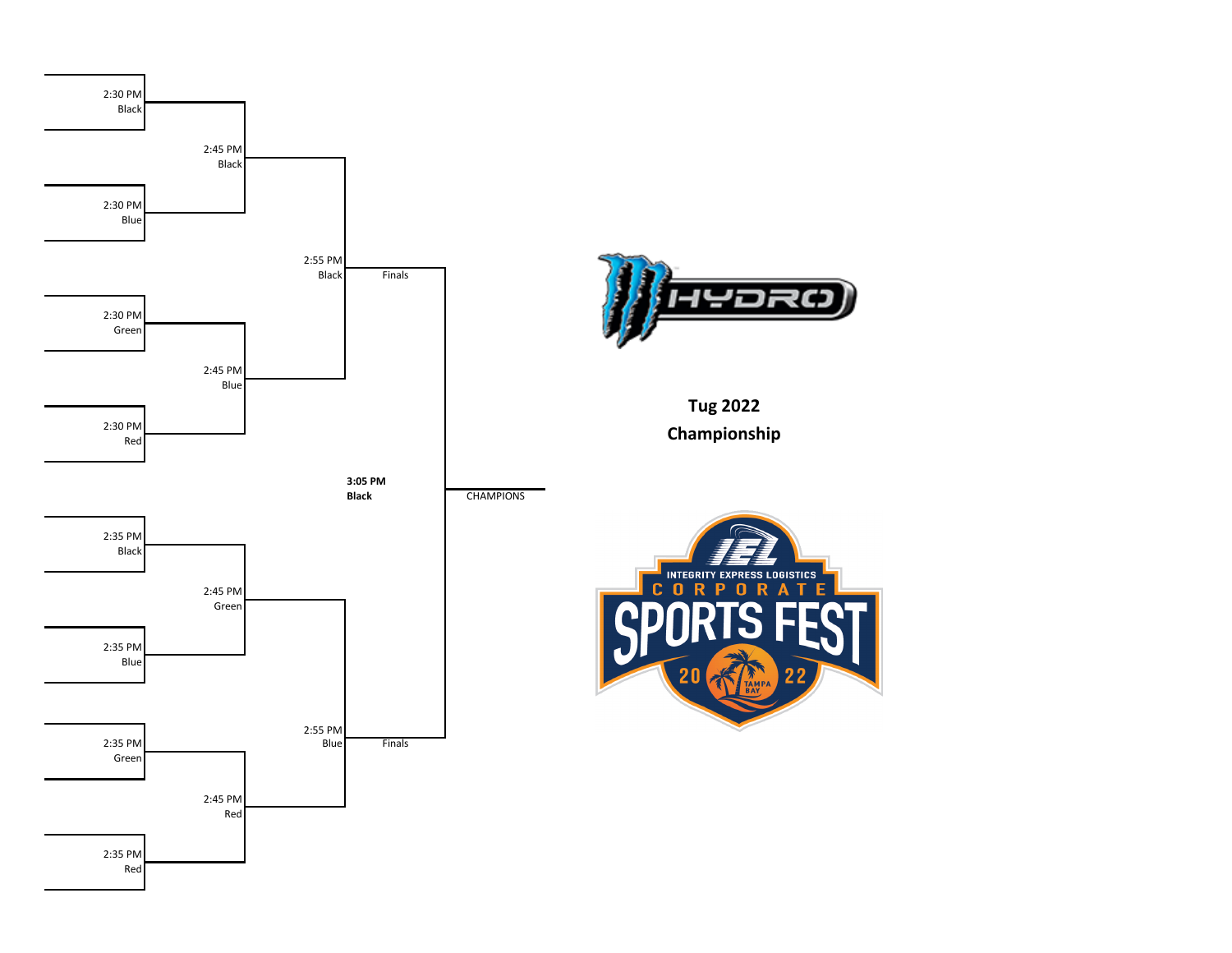| <b>Bracket</b> | <b>Session</b>                   | <b>Site Location Company</b> |                                      | Tug                  |
|----------------|----------------------------------|------------------------------|--------------------------------------|----------------------|
| 1              | 1                                | 4                            | 1-800Accountant 1                    | 9:30 AM              |
| 2              | 1                                | 8                            | Actsoft                              | 9:30 AM              |
| 3              | $\mathbf 1$                      | 11                           | <b>ARCO Murray Construction</b>      | 9:30 AM              |
| 4              | $\mathbf 1$                      | 46                           | <b>Baldwin Risk Partners 3</b>       | 9:30 AM              |
| 5              | $\mathbf{1}$                     | 75                           | <b>BlueGrace Logistics 2</b>         | 9:30 AM              |
| 6              | $\mathbf{1}$                     | 62                           | <b>Brain and Spine</b>               | 9:30 AM              |
| 7              | 1                                | 16                           | <b>CLA</b>                           | 9:30 AM              |
| 8              | $\mathbf{1}$                     | 67                           | Delta                                | 9:30 AM              |
| 9              | $\mathbf{1}$                     | 24                           | <b>DPR Construction</b>              | 9:30 AM              |
| 10             | $\mathbf{1}$                     | 28                           | FIS <sub>1</sub>                     | 9:30 AM              |
| 11             | $\mathbf 1$                      | 32                           | <b>Franklin Street</b>               | 9:30 AM              |
| 12             | $\mathbf 1$                      | 35                           | <b>Grow Financial FCU</b>            | 9:30 AM              |
| 13             | $\mathbf{1}$                     | SP                           | Hivelocity Inc 1                     | 9:30 AM              |
| 14             | $\mathbf 1$                      | <b>SP</b>                    | <b>Integrity Express Logistics 2</b> | 9:30 AM              |
| 15             | $\mathbf{1}$                     | 39                           | Kforce                               | 9:30 AM              |
| 16             | $\mathbf{1}$                     | 43                           | <b>LRD Fencing</b>                   | 9:30 AM              |
| 17             | 1                                | 73                           | Marsh McLennan Agency                | 9:30 AM              |
| 18             | $\mathbf{1}$                     | 50                           | Midflorida Credit Union              | 9:30 AM              |
| 19             | $\mathbf{1}$                     | 52                           | North Bay Hospital                   | 9:30 AM              |
| 20             | $\mathbf{1}$                     | SP                           | Pinnacle Home Care 1                 | 9:30 AM              |
| 21             | 1                                | SP                           | Power Design Inc 1                   | 9:30 AM              |
| 22             | $\mathbf{1}$                     | 83                           | <b>REEDTMS LOGISTICS</b>             | 9:30 AM              |
| 23             | 1                                | 68                           | SouthWest Airlines Orlando           | 9:30 AM              |
| 24             | 1                                | 55                           | St. Joseph's Hospitals               | 9:30 AM              |
| 25             | $\mathbf{1}$                     | 86                           | System Soft Technologies             | 9:30 AM              |
| 26             | $\mathbf 1$                      | 88                           | <b>Team TD</b>                       | 9:30 AM              |
| 27             | $\mathbf{1}$                     | 65                           | TGH Neuro ICU                        | 9:30 AM              |
| 28             | $\mathbf{1}$                     | 95                           | <b>Trifecta Networks</b>             | 9:30 AM              |
| 29             | $\mathbf{1}$                     | 3                            | <b>Valet Living</b>                  | 9:30 AM              |
| 30             | $\mathbf{1}$                     | 99                           | White & Case LLP 1                   | 9:30 AM              |
| $1\vert$       | $\overline{2}$                   | 5                            | 1-800Accountant 2                    | 10:30 AM             |
| 2              | $\overline{2}$                   | 9                            | <b>ALAW</b>                          | 10:30 AM             |
| 3              | $\overline{2}$                   | 12                           | ASI                                  | 10:30 AM             |
| 4              | $\overline{2}$                   | 13                           | Bausch & Lomb                        | 10:30 AM             |
| 5              | $\overline{2}$                   | 76                           | <b>BlueGrace Logistics 3</b>         | 10:30 AM             |
| 6              | $\overline{2}$                   | 15                           | <b>BST Global</b>                    | 10:30 AM             |
| 7              | $\overline{2}$                   | 19                           | CoAdvantage                          | 10:30 AM             |
| 8              | $\overline{2}$                   | 101                          | Direct Components, Inc.              | 10:30 AM             |
| 9              | $\overline{2}$                   | 25                           | ETHOS RISK SERVICES LLC              | 10:30 AM             |
| 10             | $\overline{2}$<br>$\overline{2}$ | 29                           | FIS <sub>2</sub>                     | 10:30 AM             |
| 11<br>12       | $\overline{2}$                   | 71<br>36                     | <b>GE Aviation</b><br>Harper Limbach | 10:30 AM<br>10:30 AM |
| 13             | $\overline{2}$                   | <b>SP</b>                    | Hivelocity Inc 2                     | 10:30 AM             |
| 14             | $\overline{2}$                   | <b>SP</b>                    | Integrity Express Logistics 3        | 10:30 AM             |
| 15             | $\overline{2}$                   | 40                           | Kiewit                               | 10:30 AM             |
| 16             | $\overline{2}$                   | 47                           | Mad Mobile                           | 10:30 AM             |
|                |                                  |                              |                                      |                      |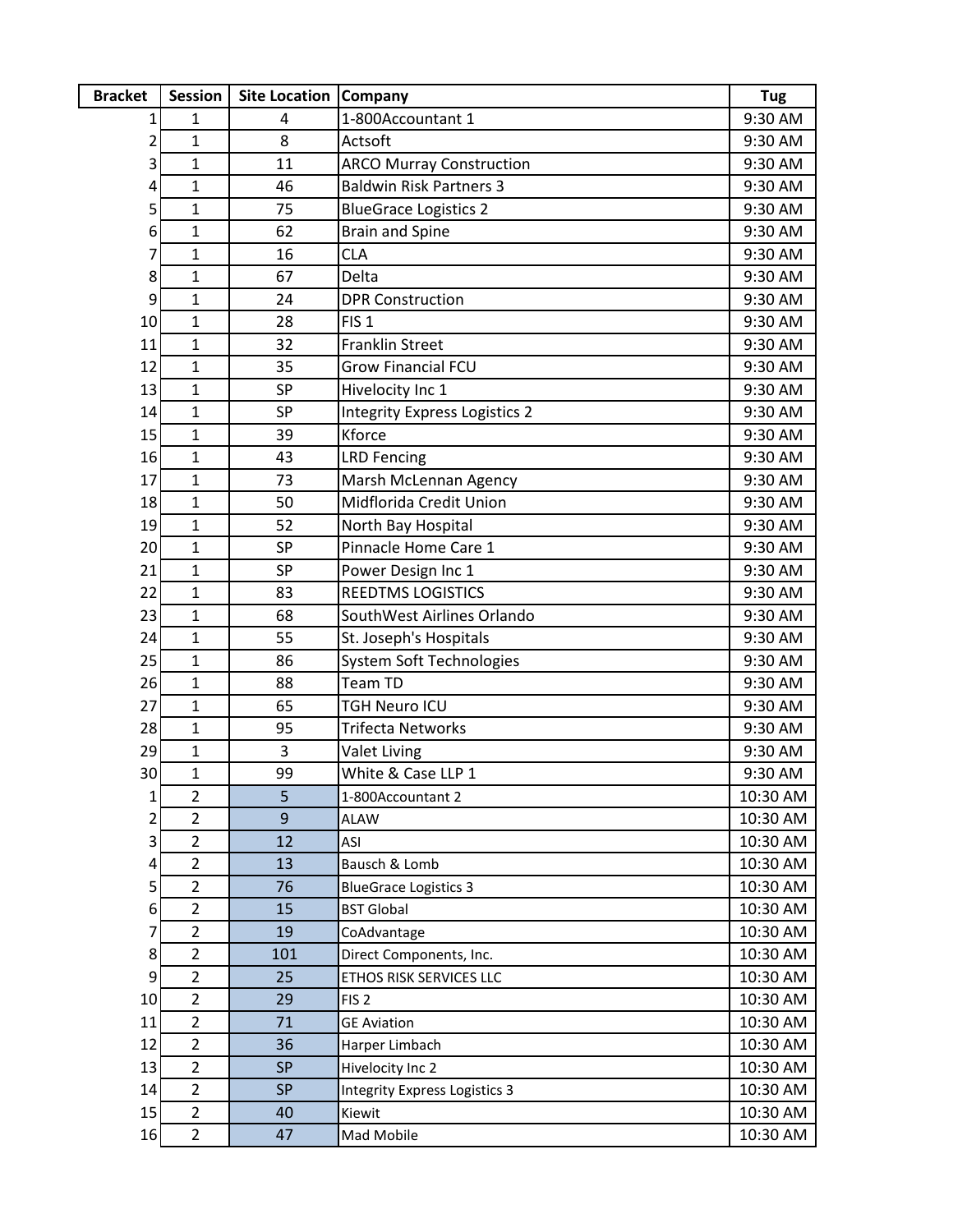| 17 | $\overline{2}$ | 51             | Mease Countryside                    | 10:30 AM |
|----|----------------|----------------|--------------------------------------|----------|
| 18 | 2              | 60             | <b>Moffitt Cancer Center</b>         | 10:30 AM |
| 19 | $\overline{2}$ | 79             | Pepin Academies                      | 10:30 AM |
| 20 | $\overline{2}$ | <b>SP</b>      | Pinnacle Home Care 2                 | 10:30 AM |
| 21 | $\overline{2}$ | <b>SP</b>      | Power Design Inc 2                   | 10:30 AM |
| 22 | $\overline{2}$ | 59             | Remember Me NFP                      | 10:30 AM |
| 23 | $\overline{2}$ | 85             | Spathe Systems LLC                   | 10:30 AM |
| 24 | $\overline{2}$ | <b>SP</b>      | St. Petersburg College               | 10:30 AM |
| 25 | $\overline{2}$ | <b>SP</b>      | Tampa Bay Business Journal           | 10:30 AM |
| 26 | $\overline{2}$ | 89             | TeamViewer US Inc.                   | 10:30 AM |
| 27 | $\overline{2}$ | 92             | The Bank of Tampa                    | 10:30 AM |
| 28 | $\overline{2}$ | 96             | <b>Ultra Tranz Logistics</b>         | 10:30 AM |
| 29 | $\overline{2}$ | 97             | <b>Velocity Resource Group</b>       | 10:30 AM |
| 30 | $\overline{2}$ | 100            | White & Case LLP 2                   | 10:30 AM |
| 1  | 3              | 6              | 3Cloud                               | 11:30 AM |
| 2  | 3              | 70             | American Integrity Insurance Company | 11:30 AM |
| 3  | 3              | 44             | <b>Baldwin Risk Partners 1</b>       | 11:30 AM |
| 4  | 3              | 61             | <b>Bay Pines All-Stars</b>           | 11:30 AM |
| 5  | 3              | 77             | <b>BlueGrace Logistics 4</b>         | 11:30 AM |
| 6  | 3              | 17             | CBIZ - Forensic Consulting Group     | 11:30 AM |
| 7  | 3              | $\overline{2}$ | College Hunks - Trash Butler         | 11:30 AM |
| 8  | 3              | 22             | Dixon Hughes Goodman                 | 11:30 AM |
| 9  | 3              | 26             | <b>EVO Payments</b>                  | 11:30 AM |
| 10 | 3              | 30             | <b>Talent Scale</b>                  | 11:30 AM |
| 11 | 3              | 33             | Geographic Solutions                 | 11:30 AM |
| 12 | 3              | 37             | Harvard Jolly, Inc.                  | 11:30 AM |
| 13 | 3              | 72             | HydroMassage                         | 11:30 AM |
| 14 | 3              | <b>SP</b>      | Integrity Express Logistics 4        | 11:30 AM |
| 15 | 3              | 41             | Leader Tech Inc.                     | 11:30 AM |
| 16 | 3              | <b>SP</b>      | MaintenX 1                           | 11:30 AM |
| 17 | 3              | 48             | Mediagistic                          | 11:30 AM |
| 18 | 3              | <b>SP</b>      | Monster Hydro                        | 11:30 AM |
| 19 | 3              | 56             | Physician Partners 1                 | 11:30 AM |
| 20 | 3              | <b>SP</b>      | Pinnacle Home Care 3                 | 11:30 AM |
| 21 | 3              | 81             | Progressive Home                     | 11:30 AM |
| 22 | 3              | 84             | Rivero, Gordimer & Company           | 11:30 AM |
| 23 | 3              | 53             | St Anthonys Hospital                 | 11:30 AM |
| 24 | 3              | $\mathbf{1}$   | Stay In Step                         | 11:30 AM |
| 25 | 3              | 87             | Tampa Bay Key Real Estate            | 11:30 AM |
| 26 | 3              | 90             | Tech Junkies 1                       | 11:30 AM |
| 27 | 3              | 93             | The Fountain Group                   | 11:30 AM |
| 28 | 3              | <b>SP</b>      | UPC Insurance 1                      | 11:30 AM |
| 29 | 3              | 98             | Walbridge                            | 11:30 AM |
| 30 | 3              | 21             | WilsonHCG                            | 11:30 AM |
| 1  | 4              | $\overline{7}$ | Accenture - St. Pete                 | 1:00 PM  |
| 2  | 4              | 10             | AMIkids, Inc                         | 1:00 PM  |
| 3  | 4              | 45             | <b>Baldwin Risk Partners 2</b>       | 1:00 PM  |